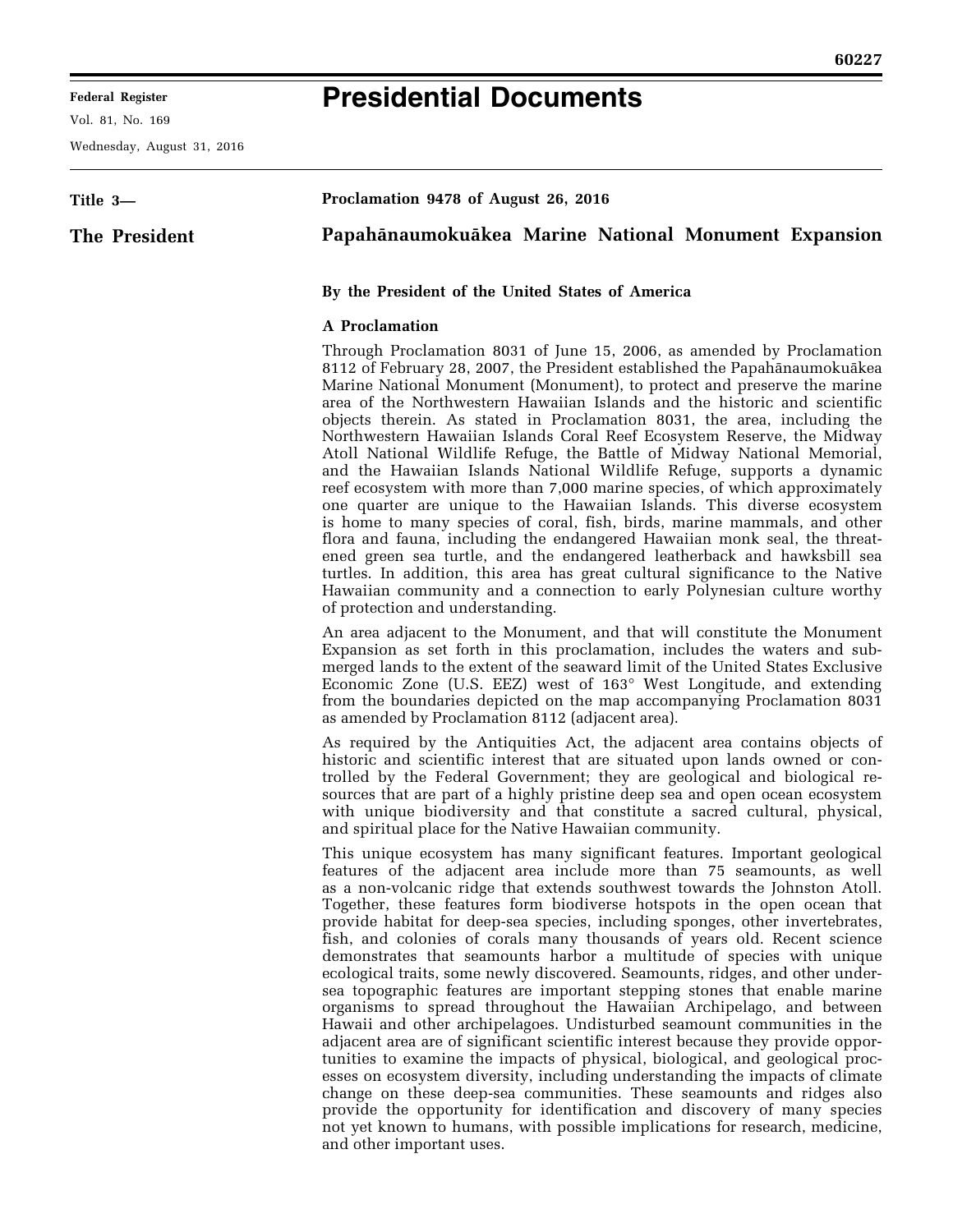Recent scientific research, utilizing new technology, has shown that many species identified as objects in Proclamation 8031 inhabit previously unknown geographical ranges that span beyond the existing Monument, and in some cases the adjacent area also provides important foraging habitat for these species. For example, the endangered Hawaiian monk seal forages well beyond the existing Monument. Scientific research on Hawaiian monk seal foraging behavior has shown that monk seals may travel 80 miles and dive to depths of almost 2,000 feet while feeding.

Important bird species abound in the Monument and the adjacent area. Birds from the world's largest colonies of Laysan albatross, Black-footed albatross, and Bonin petrels, as well as significant populations of shearwaters, petrels, tropicbirds, the endangered Short-tailed albatross, and other seabird species forage in the adjacent area. We now know that albatrosses and Great Frigatebirds rely on the adjacent area during chick-brooding periods, when their foraging is focused within 200 miles of the nesting colonies on the Monument's islands and atolls. At other times, these wide-ranging species use a much broader range (over 1,600 miles) for foraging.

The adjacent area is a foraging and migration path for five species of protected sea turtles. While green and hawksbill turtles use the near-shore waters of the Monument for nesting, these species—along with the endangered leatherback turtle and threatened loggerhead and olive ridley turtles—migrate through the adjacent area to reach high-productivity foraging areas.

Twenty-four species of whales and dolphins have been sighted in the adjacent area. Three of these species are listed under the Endangered Species Act as threatened or endangered: sperm whales, fin whales, and sei whales. Cetacean use of the Monument Expansion varies; resident species such as spinner dolphins, false killer whales, and rough-toothed dolphins utilize the area year-round, whereas other species, such as humpback whales, use it as a wintering area. A wide variety of tropical and temperate water dolphin species inhabit the Monument Expansion, including pantropical spotted dolphins, spinner dolphins, striped dolphins, rough-toothed dolphins, and bottlenose dolphins. Several rarely sighted species of dolphin inhabit the area, including Risso's and Fraser's dolphins. Both of these species are primarily oceanic and found in waters deeper than 1,000 meters. Acoustic evidence also shows that endangered blue whales—the largest animals on Earth—visit the area and may migrate past the Hawaiian Islands twice a year.

Sharks, including tiger sharks and Galapagos sharks, are key species in the ecosystems of the Monument and adjacent area. These large and highly mobile predators have expansive home ranges and regularly move across the boundaries of the current Monument into the adjacent waters. Additionally, blue sharks, three species of thresher sharks, and two species of mako sharks inhabit the open ocean environment of the adjacent area.

The Monument and adjacent area are part of the most remote island archipelago on Earth. This biological and geographic isolation, coupled with unique oceanographic and geological conditions, has resulted in an ecosystem critical for new species formation and endemism. These forces result in some of the most unique and diverse ecological communities on the planet.

## *Importance to Native Hawaiian Culture*

The ocean will always be seen as an integral part of cultural identity for the Native Hawaiian community. The deep sea, the ocean surface, the sky, and all the living things in the area adjacent to the Monument are important to this culture and are deeply rooted in creation and settlement stories. Native Hawaiian culture considers the Monument and the adjacent area a sacred place. This place contains the boundary between Ao, the world of light and the living, and Pō, the world of the gods and spirits from which all life is born and to which ancestors return after death. Longdistance voyaging and wayfinding is one of the most unique and valuable traditional practices that the Native Hawaiian community has developed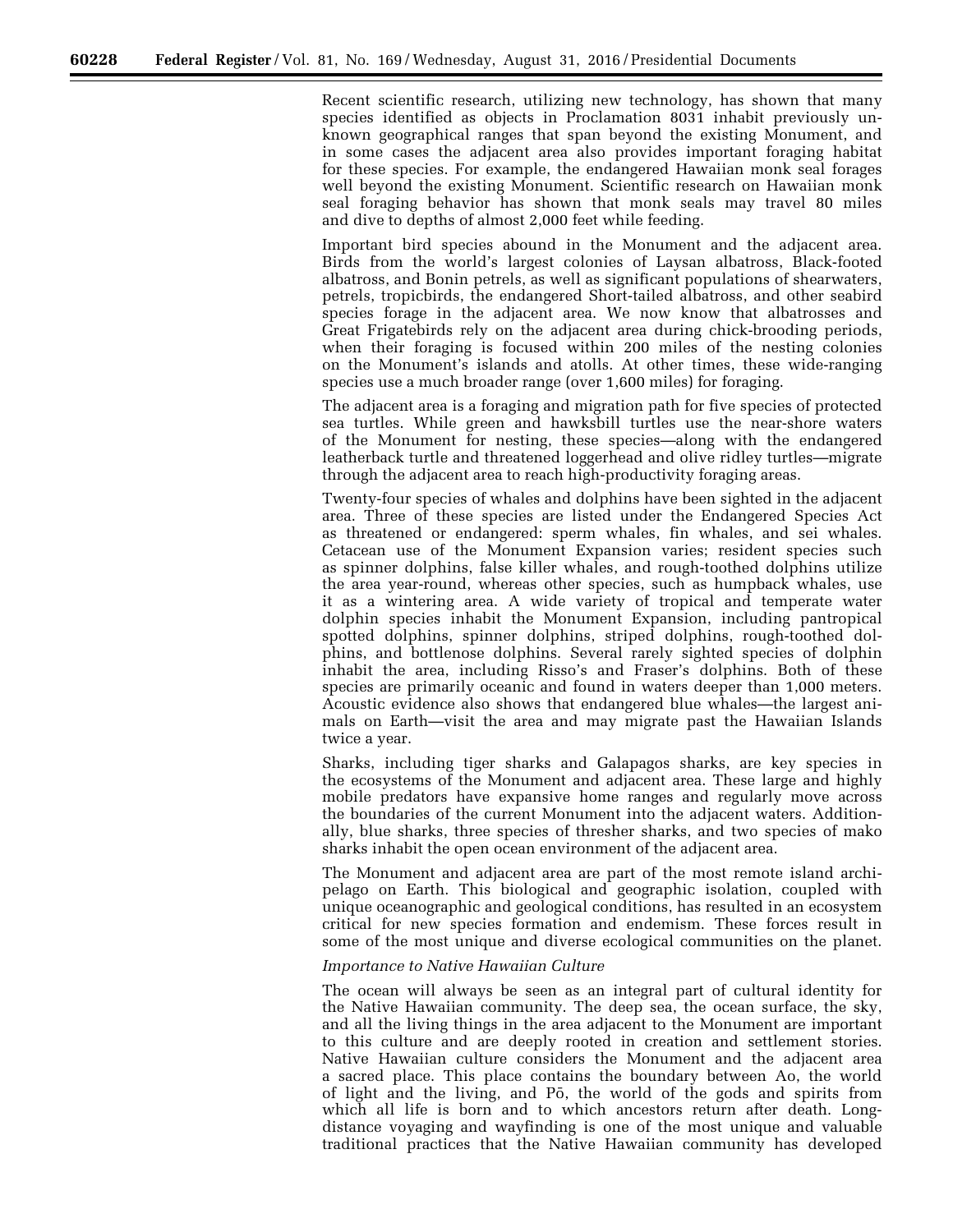and continues to advance. Once on the verge of cultural extinction, new double-hulled sailing canoes, beginning with the Hōkūle<sup>t</sup>a in the 1970s, are bringing voyaging and wayfinding to new generations. This traditional practice relies on celestial, biological, and natural signs, such as winds, waves, currents and the presence of birds and marine life. The open ocean ecosystem and its natural resources in the adjacent area play an important role within the cultural voyaging seascape within the Hawaiian Archipelago.

## *Shipwrecks*

World War II shipwrecks and aircraft in the adjacent area, though not identified as objects under the Antiquities Act in this proclamation, are of great historic interest. The naval portion of the Battle of Midway, one of the most important naval battles of World War II, occurred approximately 200 miles to the northeast of Midway Atoll, in the adjacent area. Deepsea technologies have enabled the *USS Yorktown,* an aircraft carrier torpedoed during the battle, to be found at more than 16,000 feet below the ocean's surface. Eyewitness accounts and historical records tell the stories of the destroyer *USS Hammann,* five Japanese vessels (the four aircraft carriers *Hiryu, Soryu, Kaga,* and *Akagi,* and the cruiser *Mikuma*), and several hundred aircraft that were also lost during the battle in this area. The locations of these vessels have yet to be identified. All told, the adjacent area serves as a final resting place for the more than 3,000 people lost during the battle.

WHEREAS, the waters and submerged lands adjacent to the Monument (west of 163° West Longitude and seaward from the boundaries delineated in Proclamation 8031 as amended by Proclamation 8112 out to the limit of the U.S. EEZ) contain objects of historic and scientific interest that are situated upon lands owned or controlled by the Federal Government;

WHEREAS, section 320301 of title 54, United States Code (the ''Antiquities Act''), authorizes the President, in his discretion, to declare by public proclamation historic landmarks, historic and prehistoric structures, and other objects of historic or scientific interest that are situated upon lands owned or controlled by the Federal Government to be national monuments, and to reserve as a part thereof parcels of land, the limits of which in all cases shall be confined to the smallest area compatible with the proper care and management of the objects to be protected;

WHEREAS, it is in the public interest to preserve the marine environment, including the waters and submerged lands in the U.S. EEZ west of 163° West Longitude adjacent to Papahānaumokuākea Marine National Monument for the care and management of the historic and scientific objects therein;

WHEREAS, the well-being of the United States, the prosperity of its citizens and the protection of the ocean environment are complementary and reinforcing priorities; and the United States continues to act with due regard for the rights, freedoms, and lawful uses of the sea enjoyed by other nations under the law of the sea in managing the Papahānaumokuākea Marine National Monument and adjacent areas, and does not compromise the readiness, training, and global mobility of the U.S. Armed Forces when establishing marine protected areas;

NOW, THEREFORE, I, BARACK OBAMA, President of the United States of America, by the authority vested in me by section 320301 of title 54, United States Code, hereby proclaim the objects identified above that are situated upon lands and interests in lands owned or controlled by the Federal Government to be part of the Papahānaumokuākea Marine National Monument Expansion (Monument Expansion) and, for the purpose of protecting those objects, reserve as a part thereof all lands and interests in lands owned or controlled by the Federal Government within the boundaries described on the accompanying map entitled "Papahānaumokuākea Marine National Monument Expansion'' attached hereto, which forms a part of this proclamation. The Monument Expansion comprises the waters and submerged lands in the U.S. EEZ west of 163° West Longitude adjacent to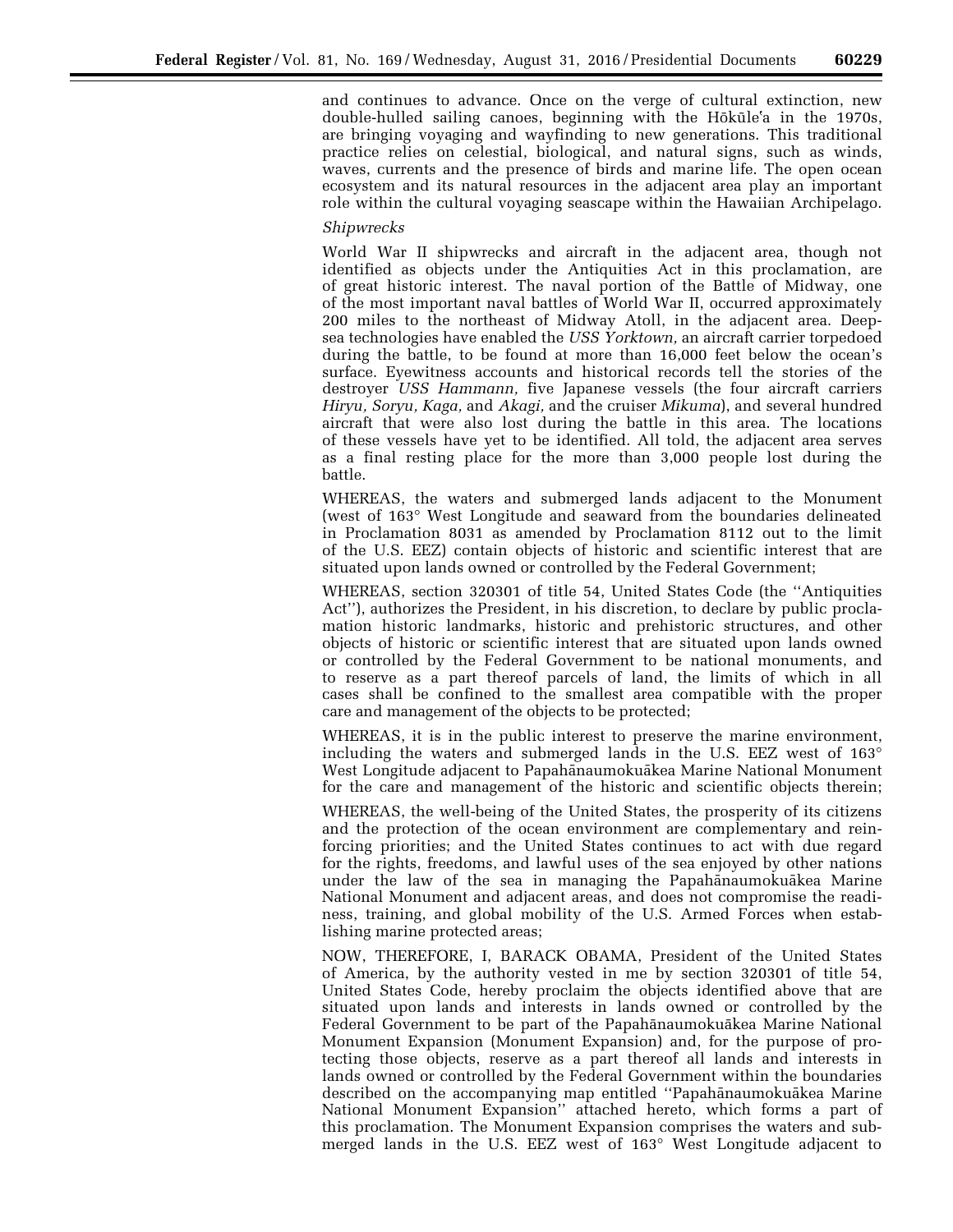the Monument. The Federal lands and interests in lands reserved consist of approximately 442,781 square miles, which is the smallest area compatible with the proper care and management of the objects to be protected.

All Federal lands and interests in lands within the boundaries of the Monument Expansion are hereby appropriated and withdrawn from all forms of entry, location, selection, sale, leasing, or other disposition under the public land laws to the extent that those laws apply, including but not limited to, withdrawal from location, entry, and patent under mining laws, and from disposition under all laws relating to development of oil and gas, minerals, geothermal, or renewable energy. Lands and interest in lands within the Monument Expansion not owned or controlled by the United States shall be reserved as part of the Monument Expansion upon acquisition of title or control by the United States.

#### **Management of the Marine National Monument**

Nothing in this proclamation shall change the management of the Papahanaumokuakea Marine National Monument or any of the provisions specified in Proclamations 8031 and 8112. Terms used in this proclamation shall have the same meaning as those defined in Proclamation 8031. The Secretaries of Commerce and the Interior (Secretaries) shall share management responsibility for the Monument Expansion. The Secretary of Commerce, through the National Oceanic and Atmospheric Administration (NOAA), and in consultation with the Secretary of the Interior, shall have responsibility for management of activities and species within the Monument Expansion under the Magnuson-Stevens Fishery Conservation and Management Act, the Endangered Species Act (for species regulated by NOAA), the Marine Mammal Protection Act, and any other applicable Department of Commerce legal authorities. The Secretary of the Interior, through the United States Fish and Wildlife Service (FWS), and in consultation with the Secretary of Commerce, shall have responsibility for management of activities and species within the Monument Expansion under its applicable legal authorities, including the National Wildlife Refuge System Administration Act, the Refuge Recreation Act, and the Endangered Species Act (for species regulated by FWS), and Public Law 98–532 and Executive Order 6166 of June 10, 1933.

Additionally, the Secretary of Commerce should consider initiating the process under the National Marine Sanctuaries Act (16 U.S.C. 1431 *et seq.*) to designate the Monument Expansion area and the Monument seaward of the Hawaiian Islands National Wildlife Refuge and Midway Atoll National Wildlife Refuge and Battle of Midway National Memorial as a National Marine Sanctuary to supplement and complement existing authorities.

The Secretaries shall prepare a joint management plan, within their respective authorities and after consultation with the State of Hawaii, for the Monument Expansion within 3 years of the date of this proclamation, and shall promulgate as appropriate implementing regulations, within their respective authorities, that address any further specific actions necessary for the proper care and management of the objects and areas identified in this proclamation. The Secretaries shall revise and update the management plan as necessary. In developing and implementing any management plans and any management rules and regulations, the Secretaries shall consult, designate, and involve as cooperating agencies the agencies with jurisdiction or special expertise, including the Department of Defense and Department of State, in accordance with the National Environmental Policy Act (42 U.S.C. 4321 *et seq.*), and its implementing regulations. If the Secretaries deem it beneficial, they may prepare a joint management plan for the entire Monument and Monument Expansion area, consistent with the provisions of the respective proclamations.

The Secretaries shall coordinate and work cooperatively with the Department of Defense, through the United States Navy, to protect, under the Sunken Military Craft Act, Public Law 108–375, 118 Stat. 1811, and any other applicable legal authorities, United States sunken military vessels and aircraft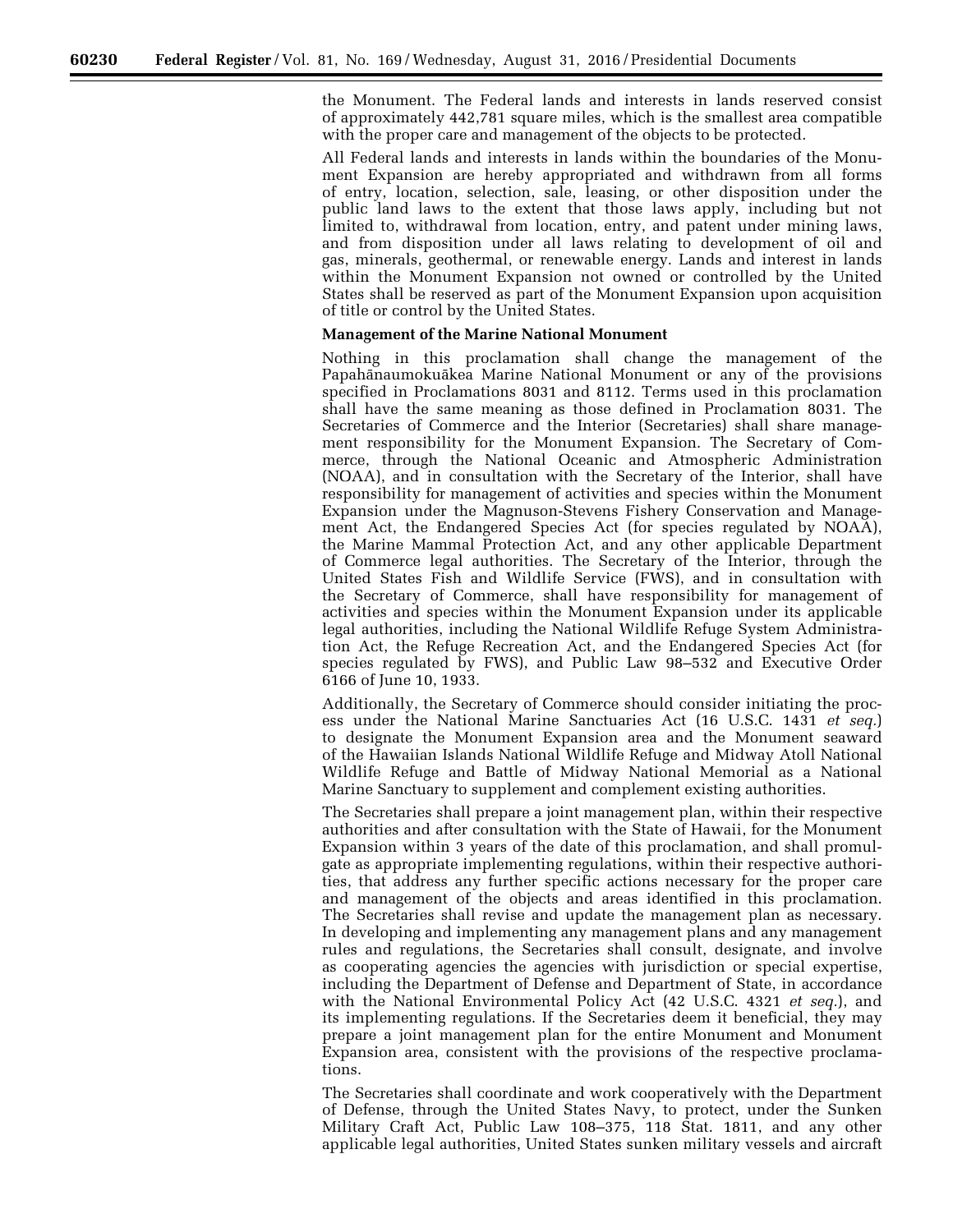that are found within the geographic boundaries of the Monument Expansion. Any sunken craft of a foreign state found within the geographic boundaries of the Monument Expansion may be protected to the extent authorized under U.S. law, consistent with the President's Statement on United States Policy for the Protection of Sunken Warships (January 19, 2001).

This proclamation shall be applied in accordance with international law. The management plans and their implementing regulations shall impose no unlawful restrictions on innocent passage or otherwise unlawfully restrict navigation and overflight and other internationally recognized lawful uses of the sea in the Monument and Monument Expansion and shall incorporate the provisions of this proclamation regarding U.S. Armed Forces actions and compliance with international law. No restrictions shall apply to or be enforced against a person who is not a citizen, national, or resident alien of the United States (including foreign flag vessels) unless in accordance with international law. Also, in accordance with international law, no restrictions shall apply to foreign warships, naval auxiliaries, and other vessels owned or operated by a state and used, for the time being, only on Government non-commercial service, in order to fully respect the sovereign immunity of such vessels under international law. The Secretary of State, in consultation with the Secretaries of Commerce and the Interior, shall take steps to protect the Monument Expansion as it does with respect to the Monument as specified in Proclamation 8031.

## **Restrictions**

*Prohibited Activities* 

The Secretaries shall prohibit persons from conducting or causing to be conducted the following activities:

1. Exploring for, developing, or producing oil, gas, or minerals, or any energy development activities within the Monument Expansion;

2. Using or attempting to use poisons, electrical charges, or explosives in the collection or harvest of a Monument Expansion resource;

3. Introducing or otherwise releasing an introduced species from within or into the Monument Expansion;

4. Removing, moving, taking, harvesting, possessing, injuring, disturbing, or damaging, or attempting to remove, move, take, harvest, possess, injure, disturb, or damage, any living or nonliving Monument Expansion resource, except as provided under regulated activities below;

5. Drilling into, dredging, or otherwise altering the submerged lands, or constructing, placing, or abandoning any structure, material, or other matter on the submerged lands, except for scientific instruments;

6. Anchoring on or having a vessel anchored on any living or dead coral with an anchor, anchor chain, or anchor rope;

7. Deserting a vessel at anchor or adrift within the Monument Expansion; and

8. Commercial fishing and possessing commercial fishing gear except when stowed and not available for immediate use during passage without interruption through the Monument Expansion.

# *Regulated Activities*

Subject to such terms and conditions as the Secretaries deem appropriate, the Secretaries may permit any of the following activities regulated by this proclamation if such activity is consistent with the care and management of the objects within the Monument Expansion and is not prohibited as defined above:

1. Native Hawaiian practices, including exercise of traditional, customary, cultural, subsistence, spiritual, and religious practices within the Monument Expansion;

2. Research and scientific exploration designed to further understanding of Monument Expansion resources and qualities;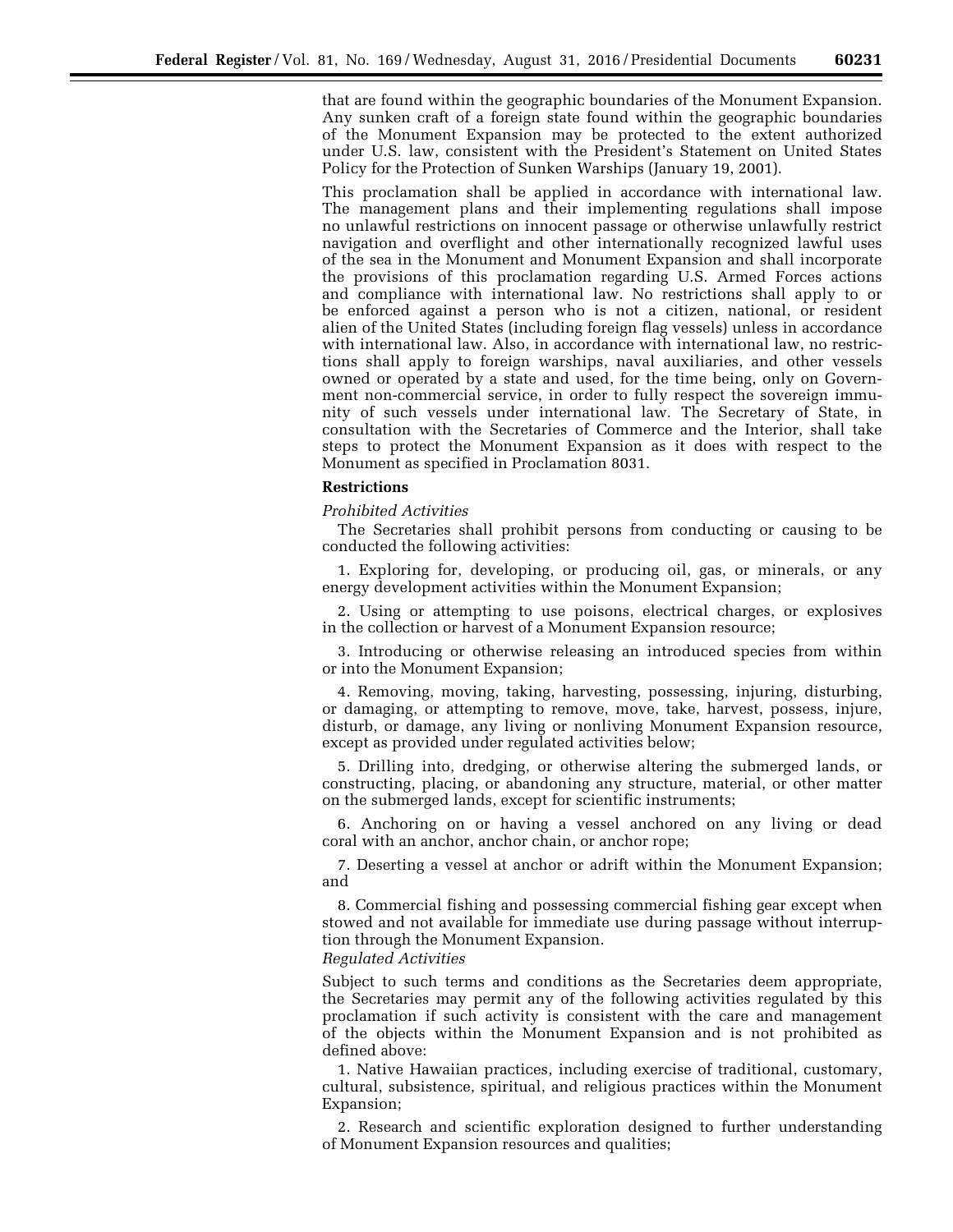3. Scientific research and development by Federal agencies that cannot be conducted in any other location;

4. Activities that will further the educational value of the Monument Expansion or will assist in the conservation and management of the Monument Expansion;

5. Anchoring scientific instruments; and

6. Non-commercial fishing, provided that the fish harvested, either in whole or in part, cannot enter commerce through sale, barter, or trade, and that the resource is managed sustainably.

*Regulation of Scientific Exploration and Research* 

The prohibitions required by this proclamation shall not restrict scientific exploration or research activities by or for the Secretaries, and nothing in this proclamation shall be construed to require a permit or other authorization from the other Secretary for their respective scientific activities.

#### **Emergencies and Law Enforcement Activities**

The prohibitions required by this proclamation shall not apply to activities necessary to respond to emergencies threatening life, property, or the environment, or to activities necessary for law enforcement purposes.

#### **U.S. Armed Forces Actions**

1. The prohibitions required by this proclamation shall not apply to activities and exercises of the U.S. Armed Forces, including those carried out by the United States Coast Guard.

2. The U.S. Armed Forces shall ensure, by the adoption of appropriate measures not impairing operations or operation capabilities, that its vessels and aircraft act in a manner consistent, so far as is practicable, with this proclamation.

3. In the event of threatened or actual destruction of, loss of, or injury to a Monument Expansion resource or quality resulting from an incident, including but not limited to spills and groundings, caused by a component of the Department of Defense or the United States Coast Guard, the cognizant component shall promptly coordinate with the Secretaries for the purpose of taking appropriate action to respond to and mitigate any harm and, if possible, restore or replace the Monument resource or quality.

4. Nothing in this proclamation or any regulation implementing it shall limit or otherwise affect the U.S. Armed Forces discretion to use, maintain, improve, manage, or control any property under the administrative control of a Military Department or otherwise limit the availability of such property for military mission purposes, including, but not limited to, defensive areas and airspace reservations.

## **Other Provisions**

Nothing in this proclamation shall be deemed to diminish or enlarge the jurisdiction of the State of Hawaii.

The Monument Expansion shall be the dominant reservation.

Nothing in this proclamation shall be deemed to revoke any existing withdrawal, reservation, or appropriation.

Warning is hereby given to all unauthorized persons not to appropriate, excavate, injure, destroy, or remove any feature of this Monument Expansion and not to locate or settle upon any lands thereof.

This proclamation is not intended to, and does not, create any right or benefit, substantive or procedural, enforceable at law or in equity by any party against the United States, its departments, agencies, or entities, its officers, employees, or agents, or any other person.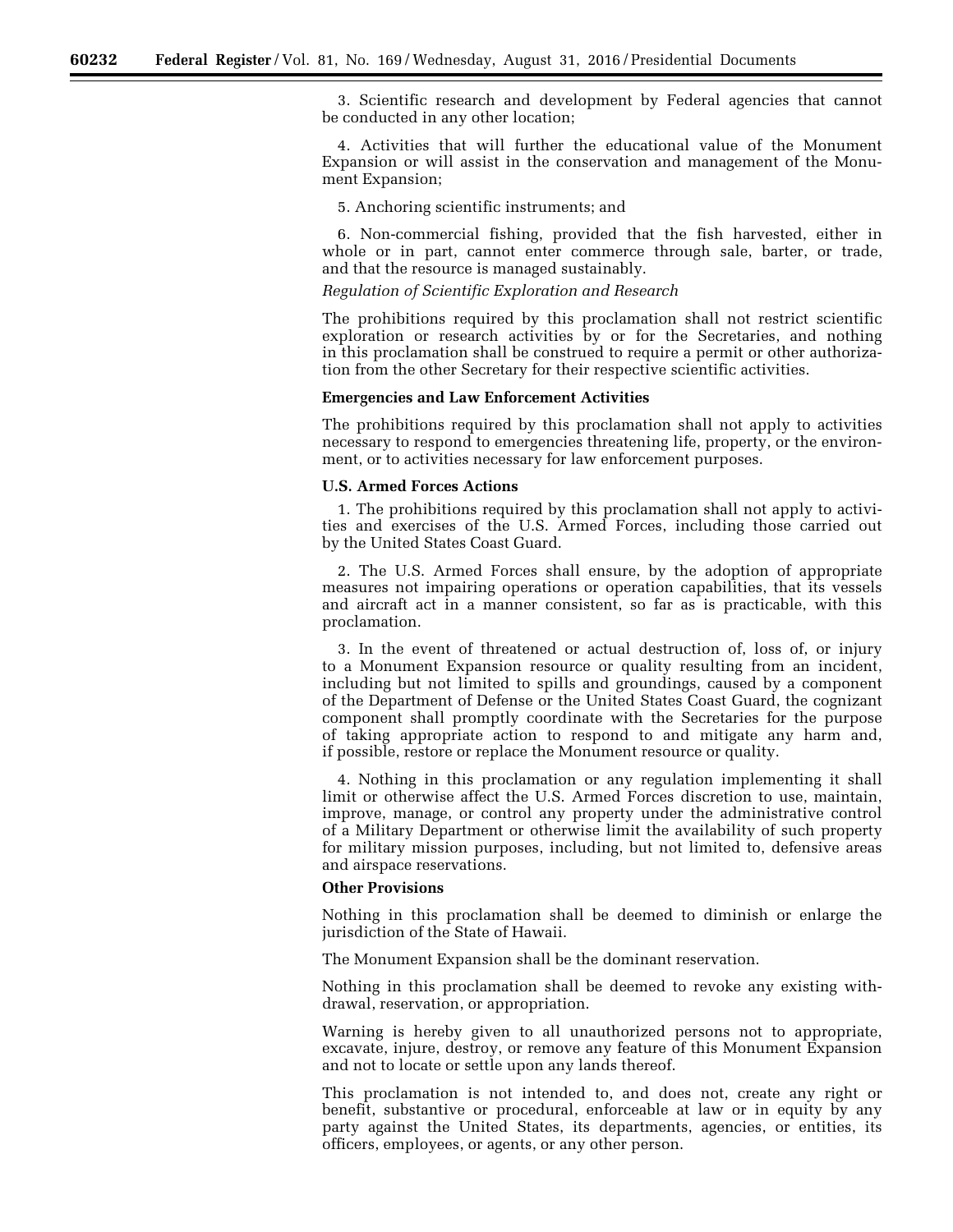IN WITNESS WHEREOF, I have hereunto set my hand this twenty-sixth day of August, in the year of our Lord two thousand sixteen, and of the Independence of the United States of America the two hundred and fortyfirst.

Sul

 $\equiv$ 

Billing code 3295–F6–P